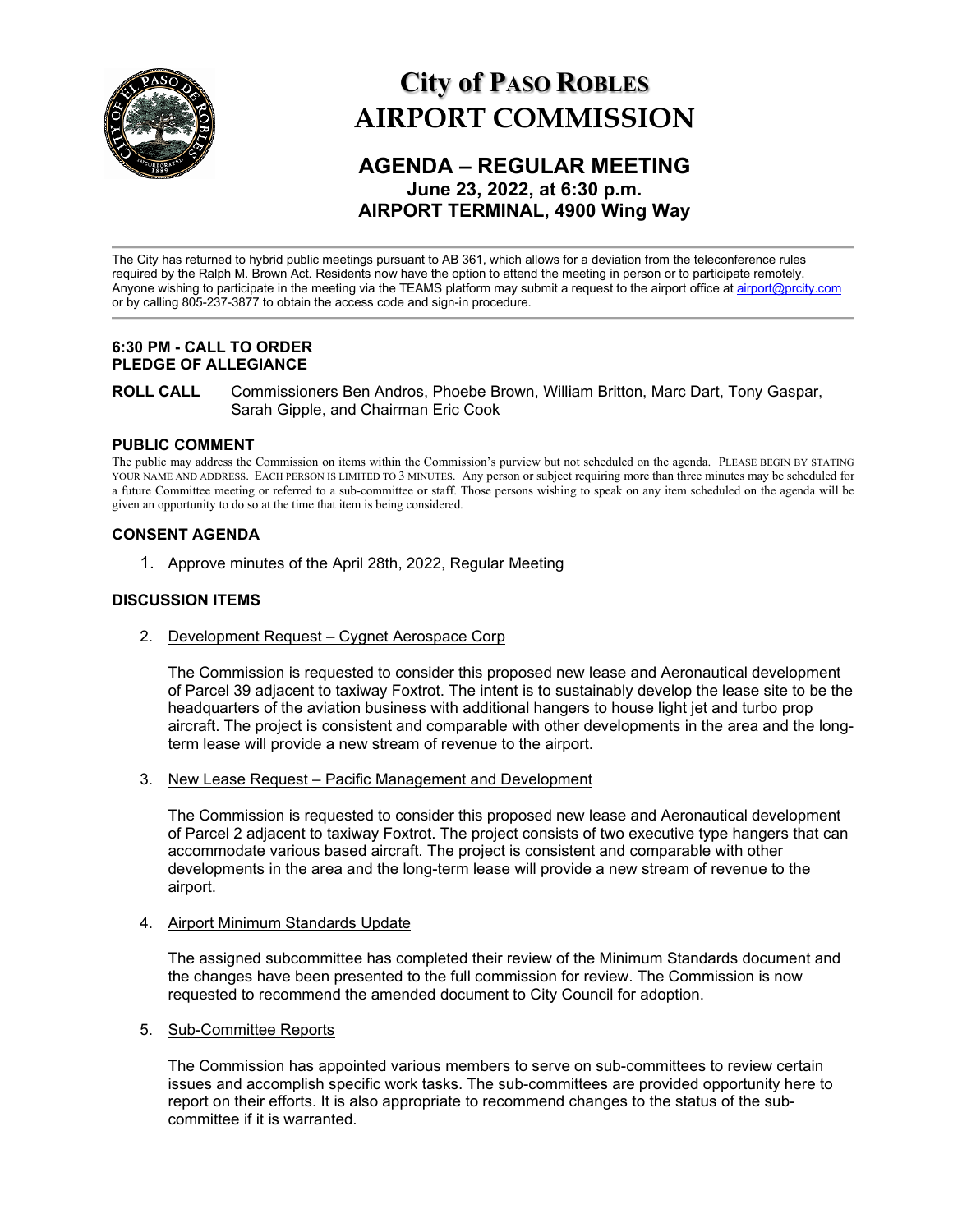# **AIRPORT COMISSION AGENDA June 23, 2022 PAGE 2**

# (5. Sub-Committee Reports – Continued) The assigned sub-committees are as follows:

- 
- Military Liaison Gipple, Andros • Promotion & Publicity
- Business Improvement Plan (Spaceport) Britton, Gaspar
- Fuel Concession RFP (Rev.Min.Stds.) Cook, Dart, Andros
- Hangar Construction

# **DIRECTOR/MANAGER UPDATES**

# **CITY COUNCIL LIAISON DISCUSSION**

# **COMMISSION BUSINESS, REPORTS AND REQUESTS**

**ADJOURN** Next Regular Meeting: 6:30 p.m. on August 25, 2022, at the Airport, 4900 Wing Way.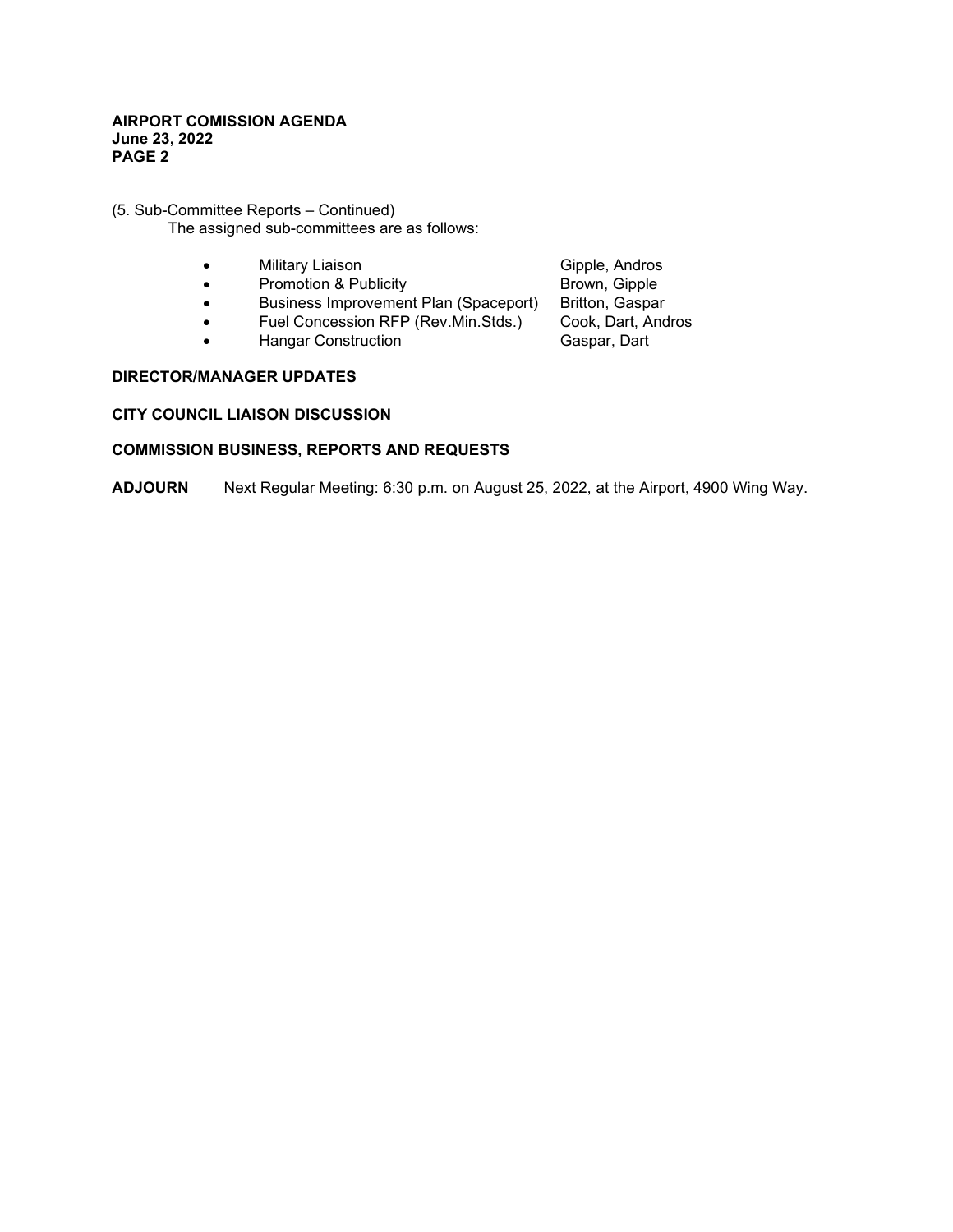

# **City of PASO ROBLES AIRPORT COMMISSION MINUTES – REGULAR MEETING April 28, 2022 at 6:30 p.m.**

The City has returned to hybrid public meetings pursuant to AB 361, which allows for a deviation from the teleconference rules required by the Ralph M. Brown Act. Residents now have the option to attend the meeting in person or to participate remotely. Anyone wishing to participate in the meeting via the TEAMS platform may submit a request to the airport office a[t airport@prcity.com](mailto:airport@prcity.com) or by calling 805-237-3877 to obtain the access code and sign-in procedure.

# **CALL TO ORDER AND PLEDGE OF ALLEGIANCE - 6:30 PM**

**ROLL CALL –** Ben Andros(online), Phoebe Brown, Marc Dart, Tony Gaspar, Sarah Gipple, & Eric Cook Absent: Bill Britton City Council: John Hamon<br>Staff: Paul Sloan N Paul Sloan, Mark Scandalis, Roger Oxborrow,

**PUBLIC COMMENT –** Elliott Cannon inquired about the Spaceport effort. Paul Sloan provided an update later in the meeting.

# **CONSENT AGENDA**

1. Meeting Minutes – **A motion** by Mr. Dart, seconded by Mr. Gaspar, to approve the Consent Agenda as presented, passes unanimously. The Consent Agenda contains the minutes of the January 27, 2022 Regular meeting and the Cancellation of the March 24, 2022 meeting.

# **DISCUSSION ITEMS**

2. Development Request – John Moore

The commission reviewed a request from John Moore to approve a proposed hangar construction project consisting of five hangars on his existing lease site (Parcel 28), which will then complete the final phase of that site development. The Commission reviewed the site layout, the sizes of the hangars and the need for more hangars, in the current market. **A motion** by Miss Gipple, seconded by Miss Brown, to approve the request passes with 6 affirmative votes with Commissioner Britton being absent.

# **CHAIRMAN COOK STEPS DOWN**

3. New Lease Request - Cook's Coastal Enterprises, LLC.

The Commission reviewed a request from Cook's Coastal Enterprises, LLC to enter into a new Short-Term Lease Agreement (5 year) for the rental of office space in the airport terminal. The applicant has occupied this space for many years. With the expiration of previous rental agreements, it is requested that a new agreement be approved. After discussion**, a motion** by Mr. Dart, seconded by Miss Brown, to recommend to the City Council that the requested agreement be approved, passes with 5 affirmative votes with Commissioner Britton and Chairman Cook being absent.

# **CHAIRMAN COOK RESUMES HIS SEAT**

4. New Lease Request – Mr. Tom's Tile Corp.

The Commission reviewed a request from Tom & Cathy Hilliard of Mr. Tom's Tile Corp. to lease Parcel 53 in the Airport Industrial Park (Dry Creek Road). The proposal is to initially construct 3-5,000 sq. ft. buildings to house their warehouse, fabrication shop and showroom for the tile business, as well as laydown and storage yard on the site. The merits of new development and continued economic growth in the City are discussed. **A motion** by Mr. Gaspar, seconded by Miss Gipple, to recommend approval of the request and allow the applicants to proceed through the leasing process and the City Development process passes with 5 affirmative votes. Commissioner Britton is absent. Commissioner Andros abstains.